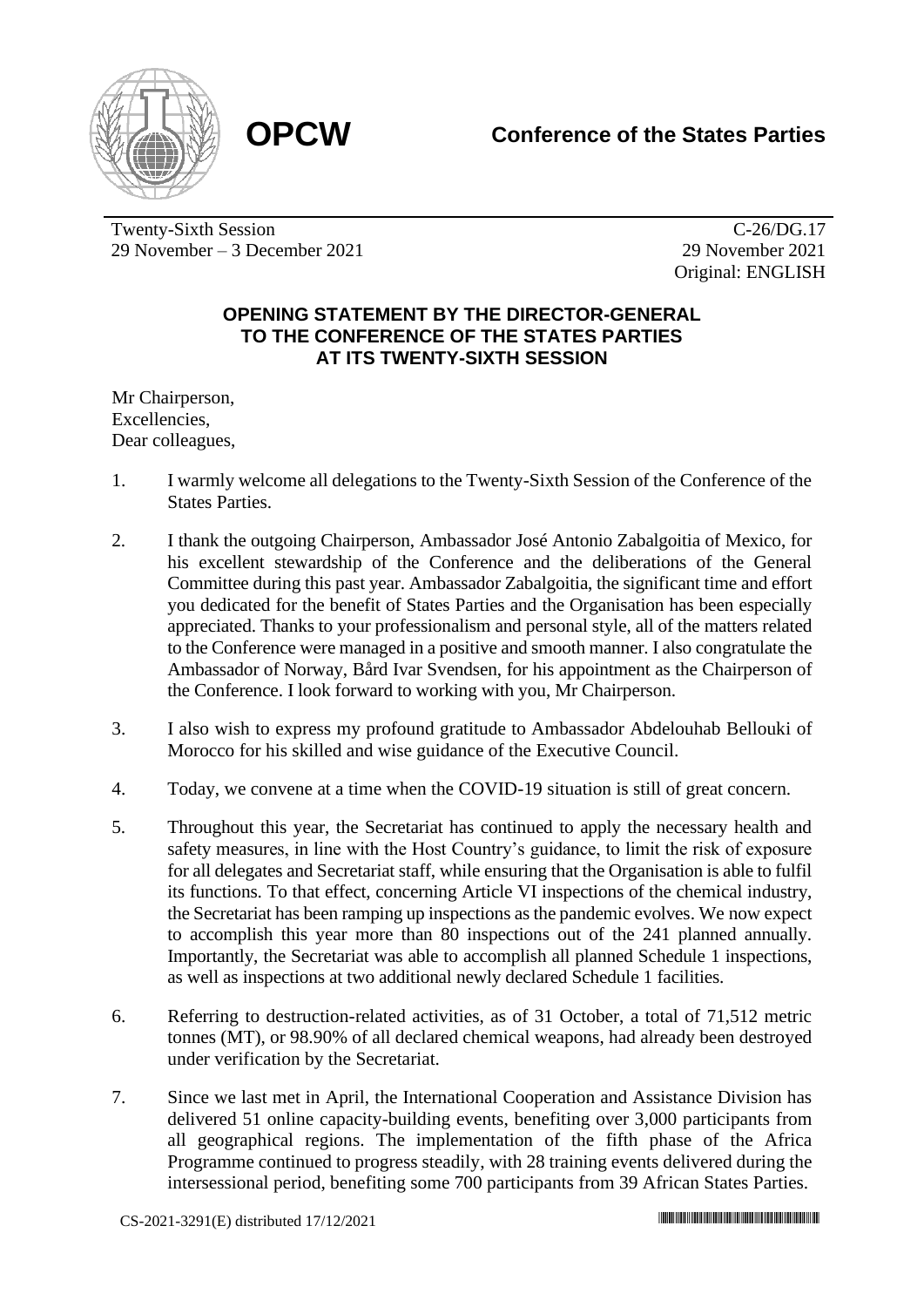C-26/DG.17 page 2

- 8. Progress on the new OPCW Centre for Chemistry and Technology (ChemTech Centre) has advanced significantly, within the planned timeline and budget. Construction activities on site began in June. The symbolic placement of the first pillar on 23 September marked an irreversible step in our evolution and adaptation to face future challenges. The foundation and ground floor have been installed, and the concrete and steel structure of the building is now being built. The final construction-related tender was completed in October 2021 with the contract for the specialised laboratory equipment. A detailed update on the project was issued as a Note by the Secretariat (S/2003/2021, dated 9 November 2021).
- 9. I take this opportunity to point out that the Organisation's work has progressed in 2021, despite the pandemic, thanks to the continued support of all States Parties and the commitment of the Secretariat's staff.
- 10. A key item before this session is the Organisation's first-ever biennial Programme and Budget for 2022–2023, which was recommended for adoption by the Conference by the Executive Council at its Ninety-Eighth Session. The biennial Programme and Budget will provide the resources necessary to ensure that the OPCW remains fit for the future. It is the only way it can continue to deliver on the mandates assigned to the Organisation by the Convention and the decisions of the Conference and Council. I wish to emphasise that, after a decade of unmitigated loss of purchasing power because of inflation, the OPCW's programmatic activities could not be maintained with a zero nominal growth budgeting approach. This is particularly the case in the absence of any cash surplus for potential supplemental funding. The zero real growth approach applied, to a limited degree, to the 2022–2023 Programme and Budget should bring more sustainability to the implementation of the Organisation's mandates. I acknowledge, with appreciation, the work of the co-facilitators for the budget consultations, Mr Jerzy Gierasimiuk of Poland and Mr Matteo Fachinotti of Switzerland. I thank all delegates who participated in the budget process.
- 11. Regarding the Secretariat's current financial situation, the External Auditor has confirmed that the OPCW incurred a cash deficit of EUR 1.2 million in 2019. This shortfall was primarily caused by the late or non-payment of assessed contributions. This cash deficit will have to be addressed by the Conference. As at 31 October 2021, the collection level for 2021 assessed contributions was 77.77%, compared to 77.91% on the same date last year. Cash inflows have lagged, once again, considerably more than expected. The Secretariat is closely monitoring the Organisation's cash position, as well as the impact of the pandemic on programme implementation. I must reiterate the importance for all States Parties of paying the assessed contributions, and other reimbursable costs for inspection activities, as early as possible.
- 12. I have followed the discussions of the States Parties in the context of the facilitation on governance issues. They were related to the possible limited flexibilities that could be introduced to the OPCW's tenure policy. As I have previously emphasised, such limited flexibilities would enable the Organisation to better meet the challenges associated with ensuring continuity of work in a non-career organisational setting. Moreover, these flexibilities would be in line with the policies already in place at our partner organisations, the IAEA and the CTBTO, which have both retained their non-career nature. I have further noted the connections that have been made between the tenure policy and our efforts to achieve greater geographical diversity and gender balance at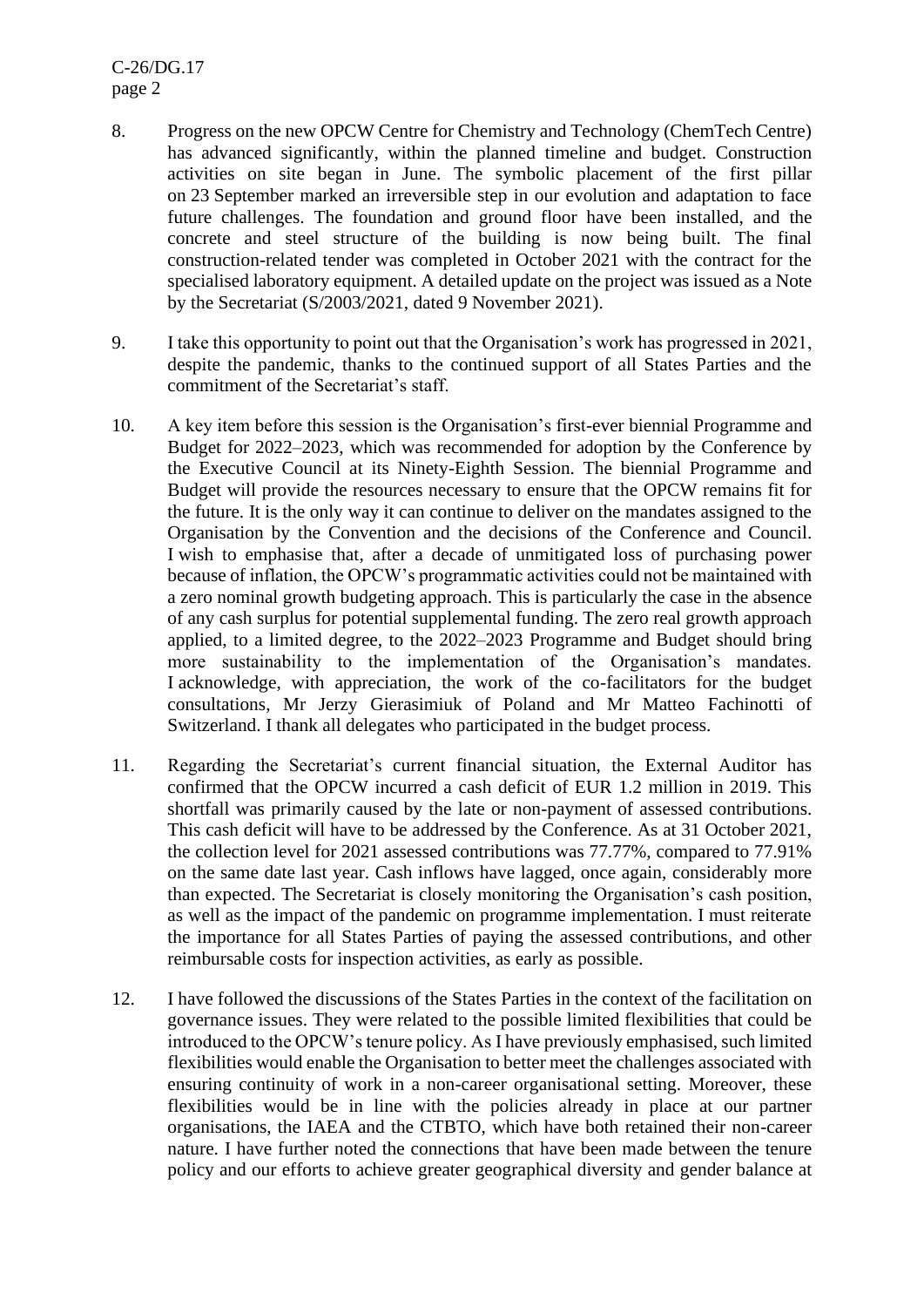the Secretariat. The possible adaptations to the tenure policy are an instrument aimed at achieving greater efficiency for the Secretariat, not a vehicle for promoting gender or geographical diversity of staff.

- 13. Regarding the latter, I can assure States Parties of my continued and unwavering commitment to attract a more diverse pool of applicants, as demonstrated by the adaptations to our advertising and recruitment policies. At the same time, the mobilisation of States Parties, notably through National Authorities, must accompany the Secretariat's efforts if we are to succeed in meeting our obligation to attract candidates of the highest standards of efficiency, competence, and integrity from all regions.
- 14. In this respect, the Secretariat has continued in 2021 to announce all fixed-term professional staff vacancies to State Party delegations via notes verbales. Moreover, all regional groups were provided with a provisional list of vacancies in the Secretariat for 2022. This allows all States Parties to fully consider and advertise potential career opportunities for their nationals. I encourage all of you to join us in these necessary outreach efforts.
- 15. Turning to the Syrian Arab Republic, the Conference at its April session adopted the decision entitled "Addressing the Possession and Use of Chemical Weapons by the Syrian Arab Republic". It expressed grave concern at the proven cases of chemical weapons use in the Syrian Arab Republic and decided to suspend the following rights and privileges of this State Party:
	- (a) to vote in the Conference and in the Council;
	- (b) to stand for election to the Council; and
	- (c) to hold any office of the Conference, the Council, or any subsidiary organs.
- 16. These rights will be reinstated once I have reported that the Syrian Arab Republic has completed the measures set out in the decision of the Executive Council adopted last July.
- 17. To date, the Syrian Arab Republic has not completed any of these measures. The Secretariat continues to engage with the Syrian Arab Republic regarding the completion of the measures, and reports to the Council as mandated. With the adoption of this decision, States Parties have formally stated that the Syrian Arab Republic is in non-compliance with its obligations under the Convention. Yet, non-compliance should not be seen as a dead end. It is the beginning of a new road, one that shows further commitment from States Parties to ensure that obligations under the Convention are respected by all.
- 18. For my part, with a view to participating in efforts to restore compliance in the shortest time possible, I have invited Mr Faisal Mekdad, Minister of Foreign Affairs and Expatriates of the Syrian Arab Republic, to an in-person meeting. Both parties have appointed officials in charge of the preparations, including the determination of the date, location, agenda, and composition of the delegations. The Secretariat will keep you informed of further developments on this matter. This engagement takes place in a complex context regarding the current posture of the Syrian Arab Republic at the OPCW.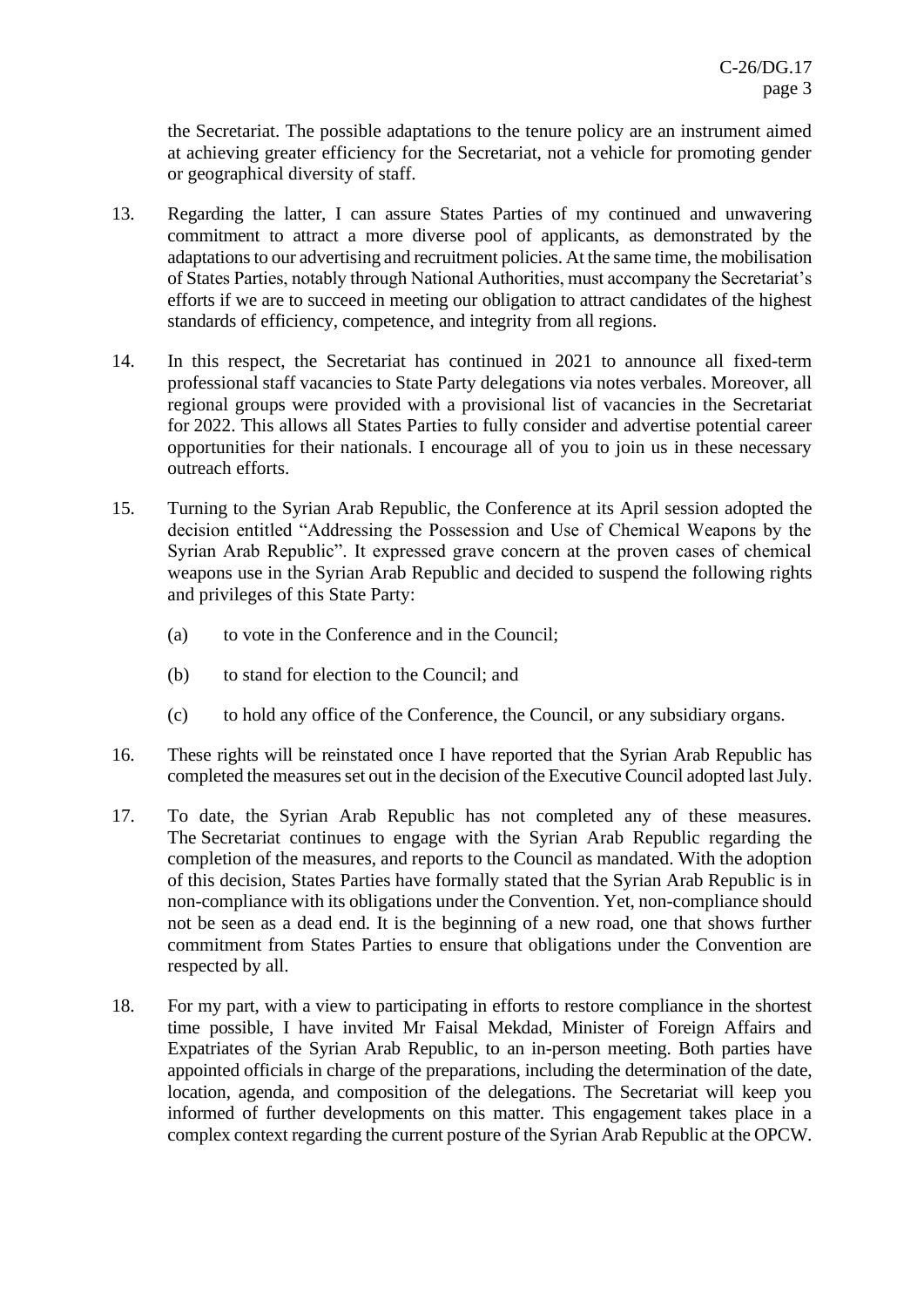- 19. As I reported to the Council at its last session, the Secretariat's activities have been impacted by delays in responses from the Syrian Arab Republic to correspondence regarding planned deployments, and in the issuance of entry visas. As a result, the Secretariat has not been able to deploy to the Syrian Arab Republic for eight months this year.
- 20. In relation to the OPCW Office located at the Four Seasons Hotel in Damascus the so-called Command Post—since last April, the Secretariat has been unable to maintain its continuous presence, because of the delays in responses from the Syrian Arab Republic on visa requests for the rotating officers. Consequently, the Office was left without OPCW personnel for a total of more than three months during two separate periods between April and August.
- 21. The Command Post is central to the OPCW's ability to fulfil its mandates. It liaises with the Syrian authorities and with the United Nations Department of Safety and Security (UNDSS) in planning and implementing the deployments of the Fact-Finding Mission (FFM), the Declaration Assessment Team (DAT), and of mandated inspections to the Syrian Scientific Studies and Research Centre (SSRC), to ensure that they can be conducted in a safe, secure, and efficient manner. Those delays and gaps have negatively affected the Secretariat's planning.
- 22. The United Nations Office for Project Services (UNOPS) continues to provide support to the OPCW Mission in Syria, in accordance with the Tripartite Agreement concluded between the OPCW, UNOPS, and the Syrian Arab Republic. The current extension of the Tripartite Agreement is valid through 31 December 2021. On 15 November, the three parties met online and agreed to a six-month extension to the Tripartite Agreement. I wish to underline that this is the very minimum for the Secretariat to allow proper mission planning.
- 23. As I reported to the Conference at its session last April, the Investigation and Identification Team (IIT) issued a report on the incident that took place in Saraqib, Syrian Arab Republic, on 4 February 2018. This is the IIT's second report, following the first issued in April last year, and it covers three cases. The report on Saraqib reached the conclusion that there are reasonable grounds to believe that on 4 February 2018 a military helicopter of the Syrian Arab Air Force, under the control of the Tiger Forces, hit eastern Saraqib by dropping at least one cylinder, which released chlorine over a large area, affecting 12 named individuals. The IIT is continuing its investigations and will issue further reports in due course.
- 24. The FFM is continuing to prepare further deployments and to analyse information collected from recent deployments. It will issue further reports in due course.
- 25. In 2021, the DAT persevered with its efforts to clarify the shortcomings found in the Syrian Arab Republic's initial declaration of its chemical weapons programme.
- 26. Since April 2021, the Secretariat has been reaching out to the Syrian National Authority to schedule the twenty-fifth round of consultations with the DAT in Damascus. The Syrian side provided its first response to the Secretariat's multiple communications on 16 August 2021, when it confirmed its readiness to hold the consultations in September. At the same time, the Syrian Arab Republic did not issue the visas requested by the Secretariat for the DAT for the upcoming deployment. I wish to recall here that the DAT expert whose visa request was denied has deployed to the Syrian Arab Republic over 20 times in the past seven years.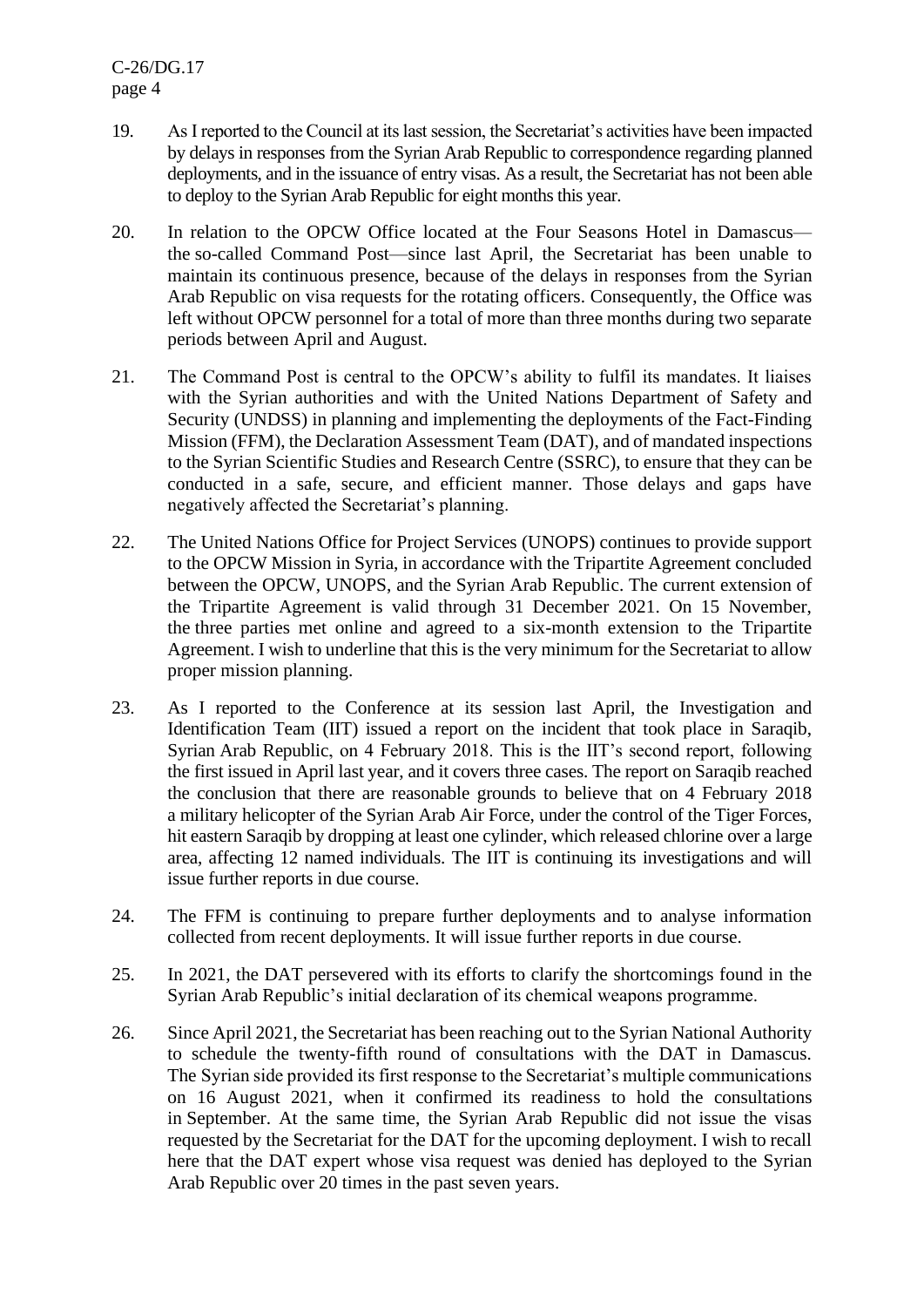- 27. I underline the general obligation of all States Parties, including the Syrian Arab Republic, to cooperate with the Organisation and to provide assistance to the Secretariat, as set out in paragraph 7 of Article VII of the Convention. The Syrian Arab Republic is expressly required by United Nations Security Council resolution 2118 (2013) and corresponding Council decisions to accept and provide immediate and unfettered access to the personnel designated by the Secretariat of the OPCW.
- 28. Owing to the impossibility to deploy the full DAT team to Damascus, the Secretariat tried unsuccessfully to convene a limited meeting in The Hague with Syrian experts. Under these circumstances the Secretariat informed the Syrian National Authority that the DAT will not be deployed until visas have been issued to all members of the team.
- 29. The Secretariat will continue to ensure that the Syrian Arab Republic clarifies the shortcomings identified in its initial declaration, and that it complies with all of its obligations under the Convention, the decisions of the policy-making organs of the Organisation, and the resolutions of the Security Council of the United Nations. At this stage, considering all the serious issues that remain unresolved, the Secretariat assesses that the declaration submitted by the Syrian Arab Republic still cannot be considered accurate and complete.
- 30. The use of chemical weapons on the territory of the Russian Federation also poses a serious threat to the Convention. The Conference will recall that on 20 August 2020, Mr Alexei Navalny, a Russian citizen and political activist, was poisoned in the Russian Federation. Two days later, he was transported to Berlin where he was treated.
- 31. On 5 September 2020, in response to a request from the Federal Republic of Germany, a team of experts from the Secretariat travelled to Berlin and independently collected biomedical samples from Mr Navalny, with his consent, for analysis by OPCW designated laboratories. The analysis found in Mr Navalny's blood traces of a nerve agent with structural characteristics similar to the toxic chemicals that had been added to Schedule 1 of the Annex on Chemicals to the Convention in November 2019. At the request of Germany, the Secretariat shared the summary of its report with all States Parties on 6 October 2020 and made it publicly available.
- 32. As I reported at the last session of the Conference, the Secretariat received on 6 October 2020 a request from the Russian Federation for a technical assistance visit concerning the incident involving Mr Navalny. Correspondence regarding this request was exchanged between the Secretariat and the Russian Federation to define the legal, technical, operational, and logistical parameters of the visit. This correspondence has been made available on the OPCW public website. As the request did not meet the necessary requirements for the Secretariat to assist the Russian Federation in a way similar to how it has assisted other States Parties, the visit did not take place.
- 33. On 5 October 2021, the United Kingdom of Great Britain and Northern Ireland, on behalf of 45 States Parties, submitted a series of questions to the Russian Federation regarding the poisoning of Mr Navalny on Russian territory. Those questions were put forward pursuant to paragraph 2 of Article IX of the Convention, which allows States Parties to request, from another State Party, clarification of any matter which causes doubt or concern relating to the implementation of the Convention.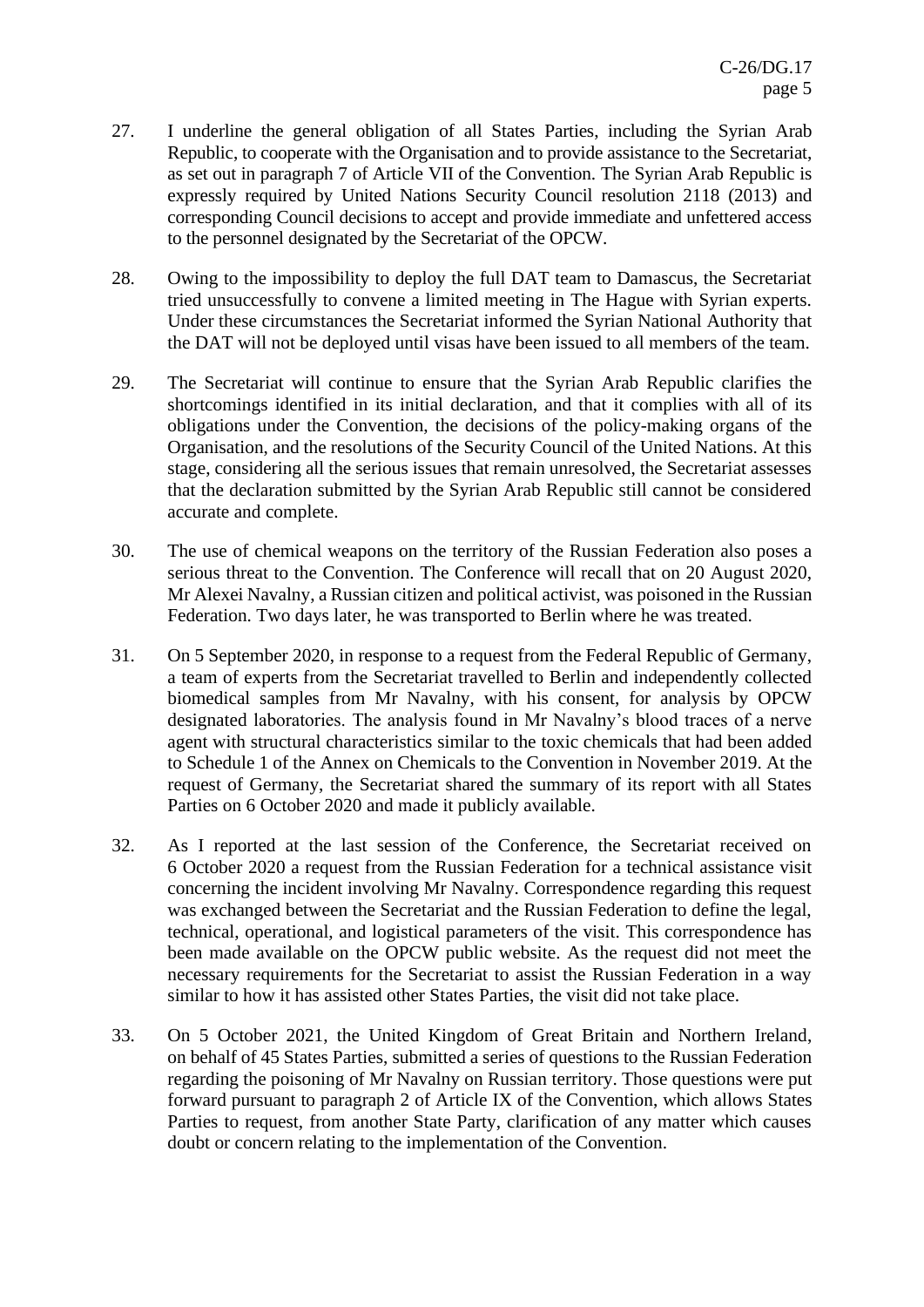C-26/DG.17 page 6

- 34. The Russian Federation responded partially to the request for clarification on 7 October. Together with this response, the Russian Federation further submitted on 7 October its own request under paragraph 2 of Article IX to France, Germany, Sweden, and the United Kingdom of Great Britain and Northern Ireland. All four States Parties responded to the Russian Federation's request. Since then, the two sides have exchanged several pieces of correspondence, which the Secretariat has shared with States Parties as requested.
- 35. At the same time, several questions to the Secretariat were put forward by the Russian Federation in the same submission. I recall that the Secretariat has no role in the procedure under paragraph 2 of Article IX of the Convention.
- 36. These current developments underscore the importance of strengthening our focus on preventing the re-emergence of chemical weapons as we approach the end of the destruction phase.
- 37. In the United States of America, verification activities at chemical weapons destruction facilities continued, thanks to modifications that ensured the health and safety of inspectors and personnel on site. Following a review of the pandemic situation, the Secretariat and the United States resumed normal verification activities at the respective sites from September 2021 onwards, subject to the evolution of the pandemic.
- 38. Regarding chemical weapons abandoned by Japan in the People's Republic of China, excavation, recovery, and destruction operations resumed in Haerbaling, Jilin Province, in May 2021. At other locations, the destruction operations and related activities, such as excavations and recoveries, remain suspended because of the COVID-19 pandemic. As of 31 October 2021, a total of 86,158 items of abandoned chemical weapons (ACW) had been recovered, of which 58,800 were destroyed. A trilateral online meeting between China, Japan, and the Secretariat was held on 18 November 2021. It ensured the continued transparency, addressed technical and practical issues and the implementation of projects in accordance with the appropriate verification measures, and allowed for the planning of future activities. The Secretariat remains in close contact with China and Japan regarding the latest developments on ACW matters. China and Japan continue to maintain their communication regarding the next phase of the programme of work.
- 39. Despite COVID-19 restrictions, old chemical weapons inspections were conducted at sites in Belgium, France, Germany, Italy, Latvia, the Netherlands, and the United Kingdom of Great Britain and Northern Ireland.
- 40. Concerning Article VI inspections of the chemical industry, notwithstanding the continued COVID-19 pandemic, the Secretariat will endeavour to accomplish all the Article VI verification work outlined for 2022 in the Programme and Budget. We will accordingly undertake a controlled and phased return to the established processes of the past. The Secretariat intends to communicate details regarding its specific verification plans to individual States Parties in advance of the start of inspections in 2022. I call on all States Parties that are subject to industry verification to make every effort to meet their obligations under the Convention, while taking into account the COVID-19 pandemic.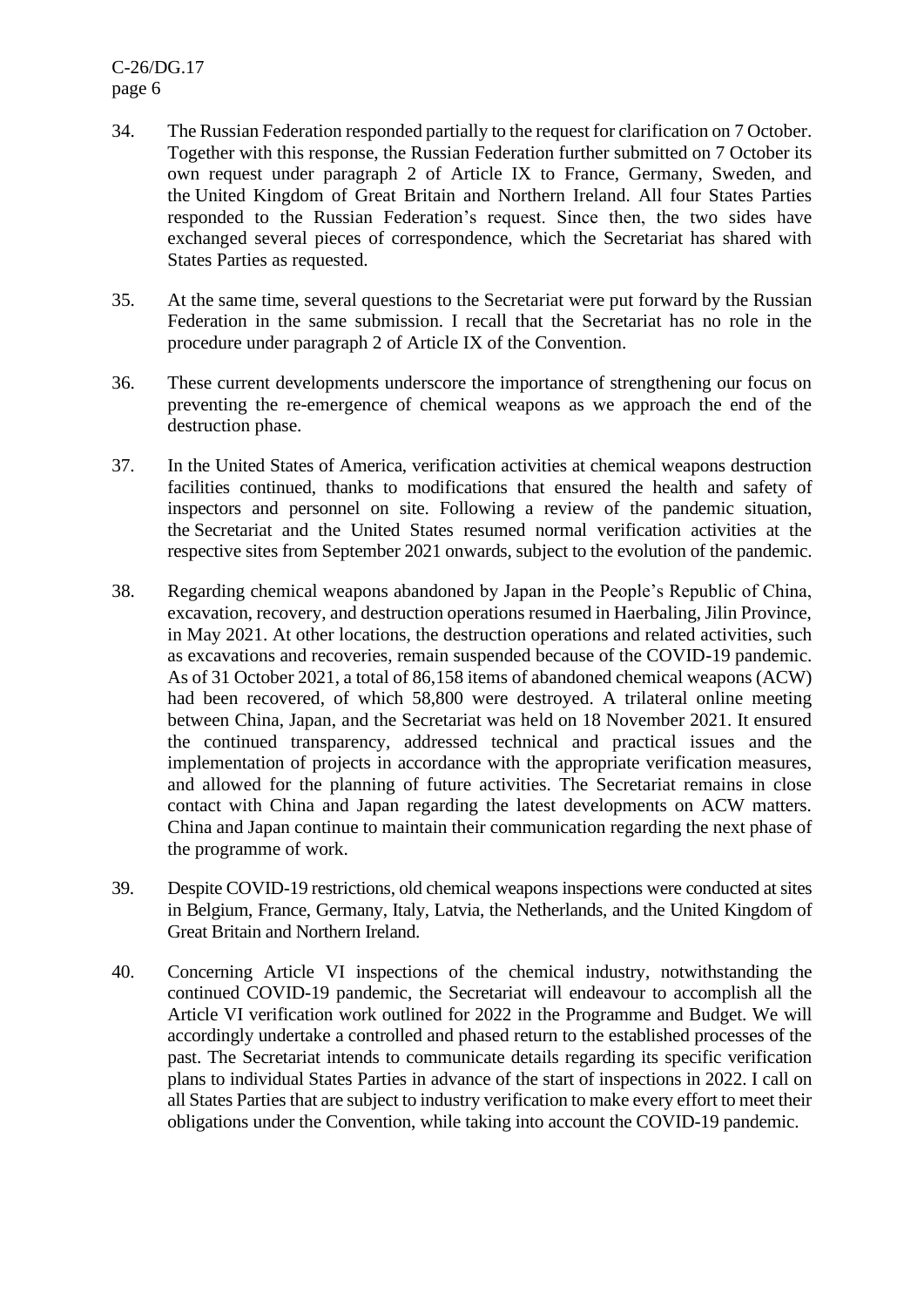- 41. The threat of chemical terrorism cannot be ignored. That is why I urge all States Parties to fully engage in the Open-Ended Working Group on Terrorism chaired by Ambassador Madonsela of South Africa.
- 42. The Scientific Advisory Board (SAB) held three virtual sessions this year, with a focus on its science and technology review process for the Fifth Review Conference. The SAB's Temporary Working Group on the analysis of biotoxins held three meetings in 2021 and is making good progress on its mandate.
- 43. At its Ninety-Sixth Session, the Executive Council adopted a decision entitled "Understanding Regarding the Aerosolised Use of Central Nervous System-Acting Chemicals for Law Enforcement Purposes". This decision will be considered by the Conference at this session.
- 44. As I have mentioned, we are close to achieving the goal of eliminating all of the declared chemical weapons stockpiles. I would like to recall again that, despite the end of the destruction, the OPCW's mission will be far from finished. Over the past years, the Secretariat has been adapting to face the traditional and the new threats posed by the evolving security landscape.
- 45. The ChemTech Centre will be an essential tool in the efforts to face the new and challenging situation. I wish to thank you for your support and contributions to initiate and proceed with the construction, on time and on budget. We have carried out informal consultations with States Parties and regional groups to listen to and incorporate your priorities into the activities to be offered at the Centre. We are working to ensure that the activities at the Centre to be covered by the general budget, as well as voluntary contributions, expand on all aspects of the Convention, including:
	- (a) research to support and strengthen the verification regime, as well as non-routine missions;
	- (b) training and equipping Technical Secretariat staff for different types of routine and non-routine missions;
	- (c) assisting States Parties through capacity-building activities to fulfil their obligations, and to prevent and respond to chemical weapons use;
	- (d) supporting international cooperation in different areas;
	- (e) acting as a knowledge repository for chemical weapons-related expertise; and
	- (f) enhancing the Organisation's capability to lead the network of partner laboratories in research and analytical activities.
- 46. To date, financial contributions and pledges totalling EUR 33,839,795 have been received from 52 countries, the European Union, and other donors. I sincerely thank all contributors for your very valuable support. The ChemTech Centre trust fund remains open for further contributions. Such additional donations will provide extra assurances for the successful completion of the project and for programmes to be carried out at the Centre as soon as the building is operational. As has been the case with the construction project, the Secretariat will keep States Parties informed about progress in the identification of activities for the ChemTech Centre.